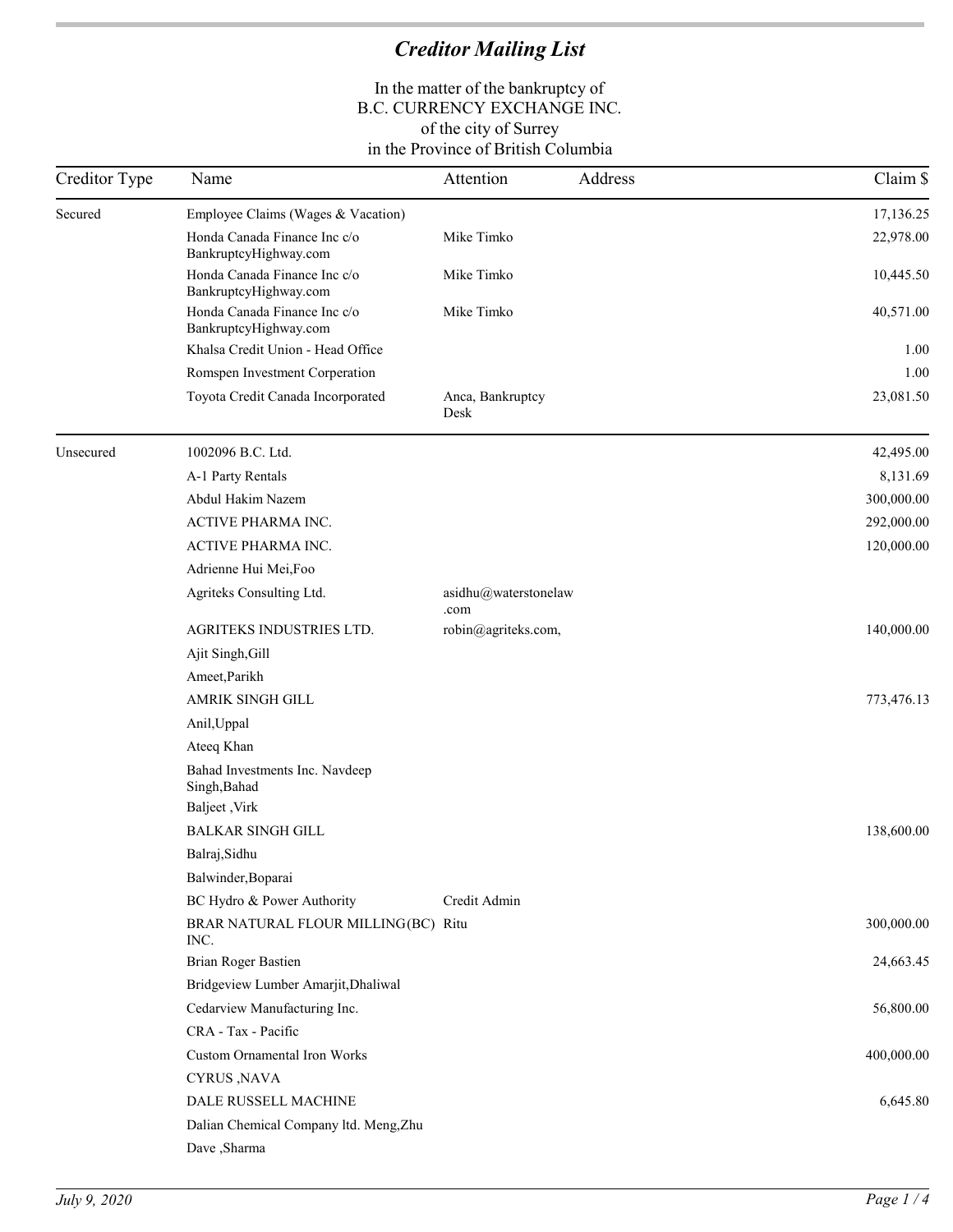| Creditor Type | Name                                                  | Attention<br>Address                   | Claim \$     |
|---------------|-------------------------------------------------------|----------------------------------------|--------------|
| Unsecured     | Diljeet, Dhillon                                      |                                        |              |
|               | DR. J. HARIBHAI INC.                                  |                                        | 2,400,000.00 |
|               | Dr.Naser Sayeh Inc. Naser Swai, Sayeh                 |                                        |              |
|               | EJ Holdings Ltd.                                      | Edward Van Noort                       | 7,644.95     |
|               | Employees Claims (Wages, Termination<br>&Vacation)    |                                        | 134,034.03   |
|               | Exchange Bank of Canada                               | David E. Turner                        |              |
|               | Exchange Bank of Canada                               | Jay Fischback                          | 1,000,000.00 |
|               | Fatmir Leku                                           |                                        |              |
|               | Fibretech Distributors Inc.                           |                                        | 200,000.00   |
|               | Fibretech Distributors Inc.                           |                                        | 142,500.00   |
|               | Francis & Pat Sauve                                   |                                        | 530,000.00   |
|               | Gaetan Arthur Joseph Roy                              |                                        | 40,000.00    |
|               | Gagan Foods International Ltd                         | Rocky Garg                             | 61,000.00    |
|               | <b>GMT LOGISTICS LTD.</b>                             |                                        | 6,230.00     |
|               | <b>GREEN GUYS LANDSCAPING &amp;</b><br>NURSERY LTD.   |                                        | 41,424.34    |
|               | GuangBin, MA                                          |                                        |              |
|               | <b>GURMEET SINGH GILL</b>                             |                                        | 11,320.00    |
|               | Gurnam Singh, Johal                                   |                                        |              |
|               | Gurpreet Singh                                        |                                        | 100,000.00   |
|               | Gurpreet Singh, Sandhu                                |                                        |              |
|               | GURU TRUCK LINE LTD Varinder ,Toor                    |                                        |              |
|               | Hardeep, Chattha                                      |                                        |              |
|               | Honda Canada Finance Inc c/o<br>BankruptcyHighway.com | Mike Timko                             | 1.00         |
|               | Honda Canada Finance Inc c/o<br>BankruptcyHighway.com | Mike Timko                             | 1.00         |
|               | Honda Canada Finance Inc c/o<br>BankruptcyHighway.com | Mike Timko                             | 1.00         |
|               | House Of Sher 2018 Ltd.                               | Legal Counsel:<br>William E. J. Skelly | 400,000.00   |
|               | Huan Zhu                                              |                                        | 272,000.00   |
|               | HYBC INDUSTRIES INC.                                  |                                        | 150,000.00   |
|               | Instyle Home Furnishings Ltd.                         |                                        | 65,351.84    |
|               | Iqbal Singh Sidhu                                     |                                        | 300,000.00   |
|               | Iqbal Singh Sidhu                                     |                                        | 75,000.00    |
|               | JACKLYN AWAD ALLA ELMAHI                              |                                        | 149,100.00   |
|               | JACLYN PAIGE YORKE                                    |                                        | 8,700.00     |
|               | Jean Gourley                                          |                                        | 238,000.00   |
|               | Jeevarani, Narendran                                  |                                        |              |
|               | JEL Enterprises Ltd. ENG LEE,Foo                      |                                        |              |
|               | Jiva Manufacturing And Distributing Inc.              | Legal Counsel: Peter<br>Roberts        | 1,200,000.00 |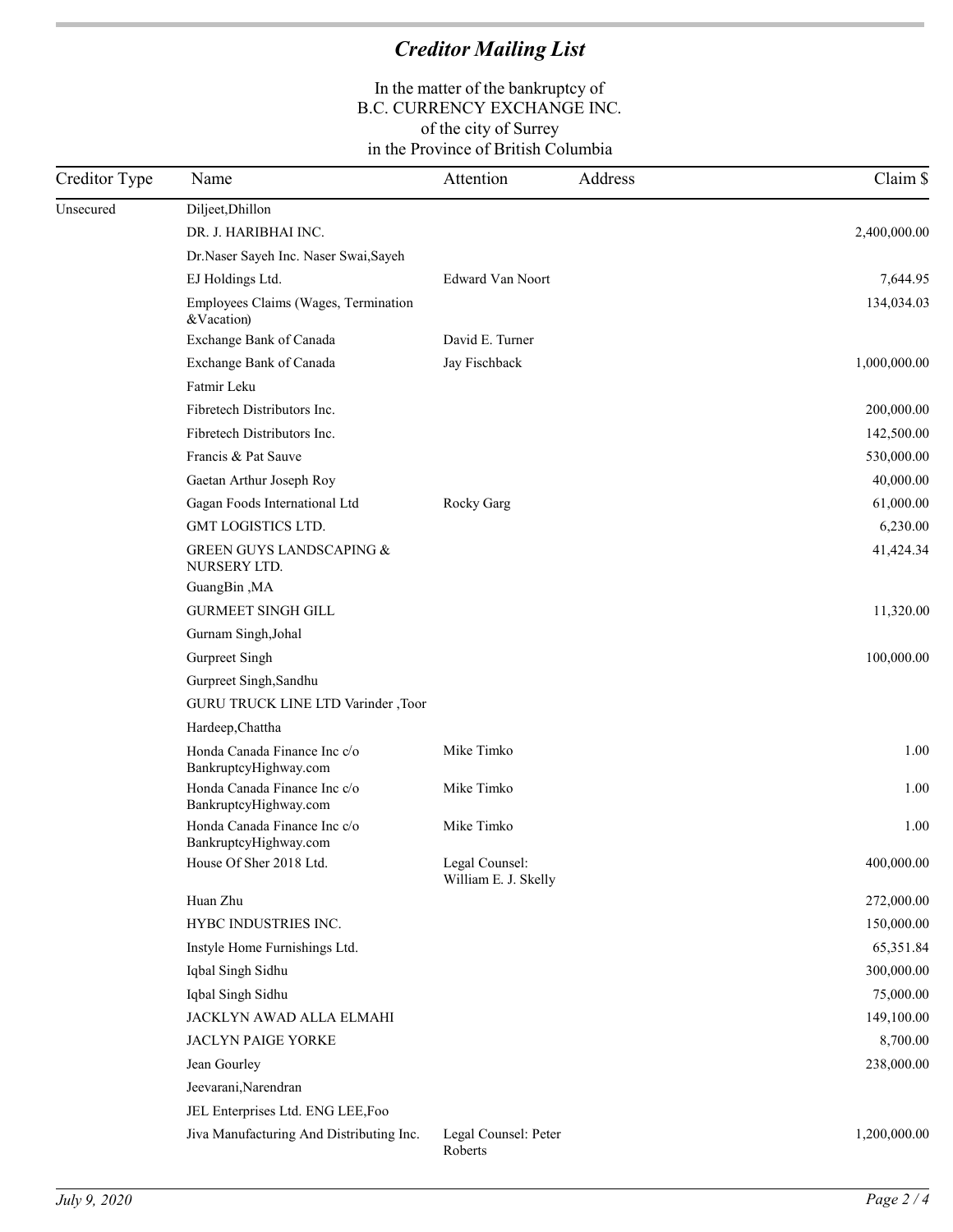| Creditor Type | Name                                                              | Attention | Address | Claim \$     |
|---------------|-------------------------------------------------------------------|-----------|---------|--------------|
| Unsecured     | John Douglas Shields                                              |           |         | 100,000.00   |
|               | Josephine ,Foo                                                    |           |         |              |
|               | KANEEZBAI BHIMJI                                                  |           |         | 71,073.21    |
|               | KE, XUE                                                           |           |         |              |
|               | KPNE PRODUCTS LTD.                                                |           |         | 200,000.00   |
|               | KSN Enterprises Samarjeet S., Sidhu                               |           |         |              |
|               | Kulveer, Aujla                                                    |           |         |              |
|               | Kuzco Lighting Inc.                                               |           |         | 7,564,250.00 |
|               | Kuzco Lighting Inc.                                               |           |         | 1,307,891.00 |
|               | Lin (May Fu) Lin                                                  |           |         | 100,000.00   |
|               | LINDSAY TSUGIO KAMACHI                                            |           |         | 70,274.07    |
|               | LINZHI LI and Funyun Zhao                                         |           |         | 7,065.00     |
|               | Malkiat, Gill                                                     |           |         |              |
|               | Manjit, Parhar                                                    |           |         |              |
|               | MDS Engineering Moncef, Dif                                       |           |         |              |
|               | Mehat Trucking Ltd                                                |           |         | 98,210.00    |
|               | Milagros I., Sidhu                                                |           |         |              |
|               | Ministry of Finance - PST - British<br>Columbia                   |           |         |              |
|               | MOHAMED HEMDAN<br>AHMED, ABU-KHATER                               |           |         |              |
|               | Mohammad Iqbal                                                    |           |         | 260,000.00   |
|               | Mohammad Jawaid Aziz                                              |           |         |              |
|               | Moncef, Dif                                                       |           |         |              |
|               | MY DUYEN CAO                                                      |           |         | 3,496.50     |
|               | NANI                                                              |           |         | 325,910.00   |
|               | Narinder Singh, Khehra                                            |           |         |              |
|               | Neeraj Aggarwal                                                   |           |         | 400,000.00   |
|               | Ninderpal Singh Sidhu                                             |           |         | 100,000.00   |
|               | Ninderpal Singh Sidhu                                             |           |         | 155,000.00   |
|               | Parmjit Singh, Parhar                                             |           |         |              |
|               | Pinegrove Property Management                                     |           |         | 3,851.75     |
|               | <b>RAGHBIR SINGH TOOR</b>                                         |           |         | 5,560.00     |
|               | Ranjit Singh, Gill                                                |           |         |              |
|               | Revenue Services of British Columbia                              |           |         |              |
|               | Richmond Elevator Maintenance                                     |           |         | 850,000.00   |
|               | Rogers Cable (formerly Shaw Cablesystems Shane Gaudet<br>$G.P.$ ) |           |         |              |
|               | S&S WESTCOAST FLOORS AND<br>FLOORS LTD.                           |           |         | 50,000.00    |
|               | Sadagar, Johal                                                    |           |         |              |
|               | Samarjeet S., Sidhu                                               |           |         |              |
|               | Satnam Singh, Jaswal                                              |           |         |              |